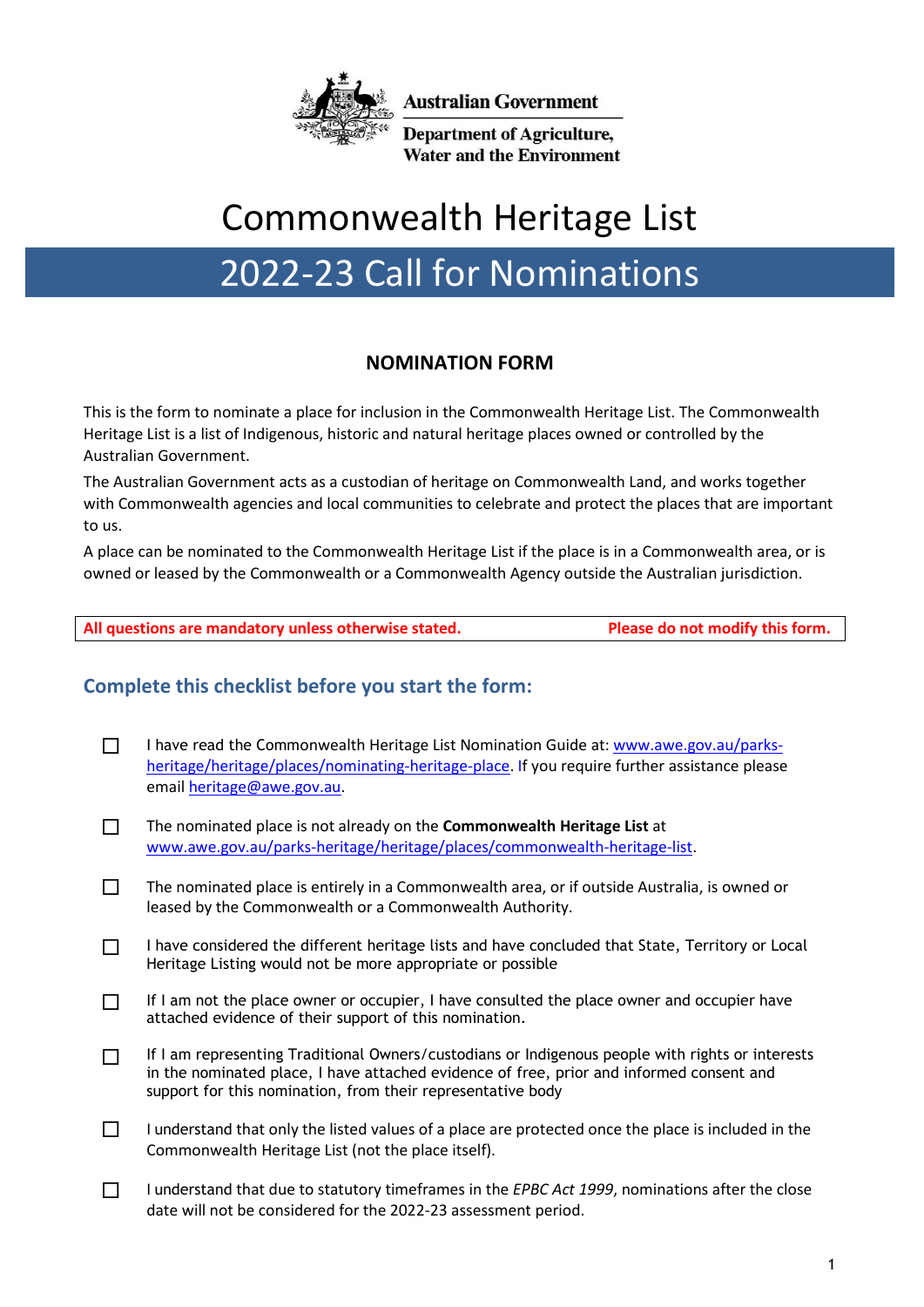# **Nominated Place**

## **Question 1**

#### **Place name**

*Include all names that the place is known by, including any Indigenous names.*

Enter the name of the nominated place.

#### **Question 2**

## **Place address**

*If there is no street address and block, describe the approximate location and its direction relative to nearby geographic features, such as mountains, roads, and towns.*

Your response is limited to 1000 characters including spaces and does not support formatting.

Enter the address of the nominated place.

#### **Question 3**

#### **Area and boundary**

*Contact the relevant local government for boundary information. If you are unsure which local government is relevant to the area, refer to the Australian Local Government Association's website at*  [www.alga.asn.au](http://www.alga.asn.au/)*. If the heritage values occur in only one part of the published area boundaries, describe this using geographic features.* 

Your response is limited to 5000 characters including spaces and does not support formatting.

Describe the area and boundary of the nominated place.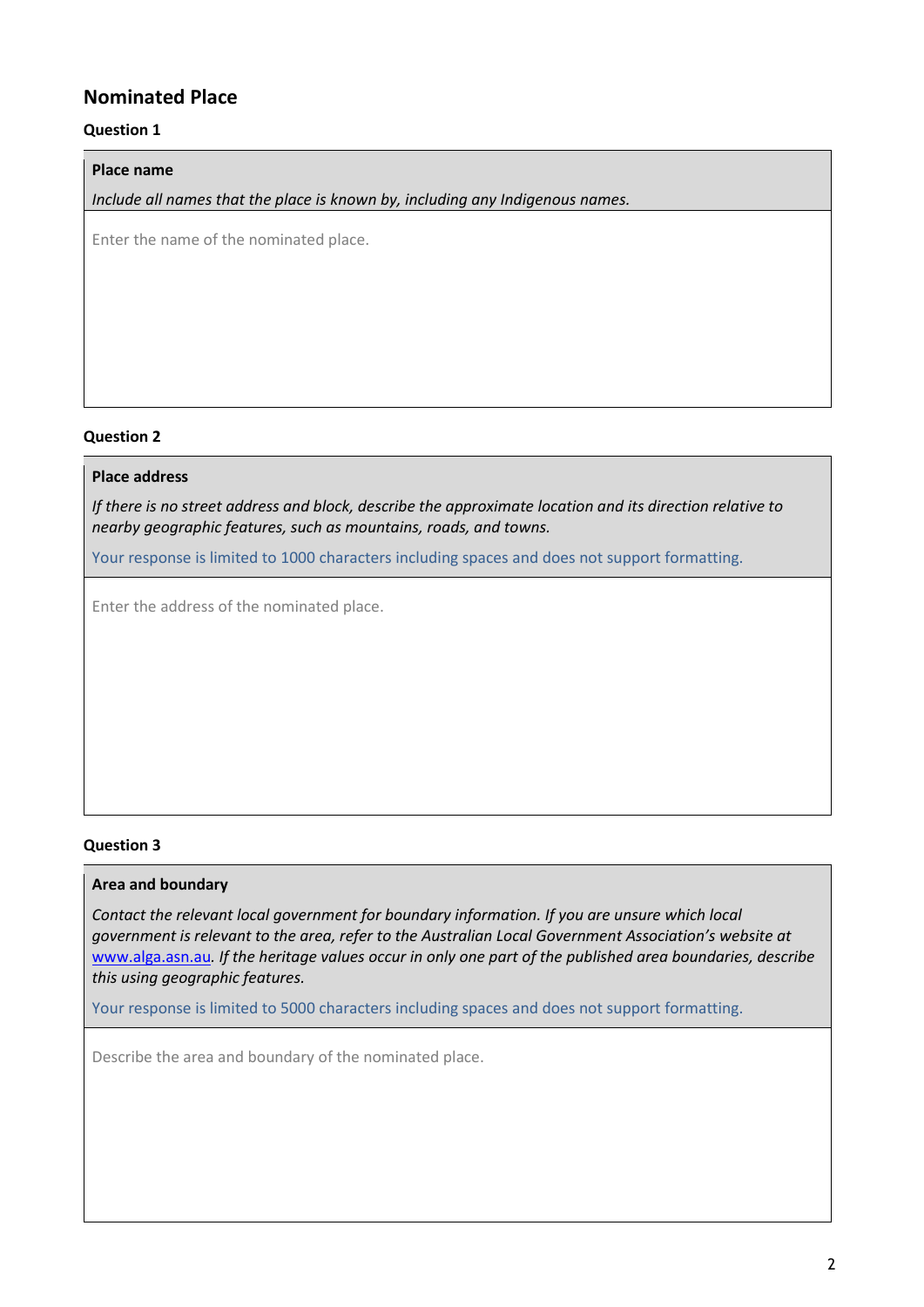**Line Common** 

| Map                                                                                                                                                                                                                                                                                                                                    |
|----------------------------------------------------------------------------------------------------------------------------------------------------------------------------------------------------------------------------------------------------------------------------------------------------------------------------------------|
| <b>Attach</b> a copy of a map with the location and boundaries of the place clearly marked. This may be from a<br>street directory, Google Maps, or a large-scale map printed by Commonwealth or State or Territory<br>authority. If submitting a partial photocopy showing the relevant area, mark on it the full name of the<br>map. |
| Is the precise location sensitive? $\Box$ YES<br>NO <sub>.</sub><br>— ⊔ ·                                                                                                                                                                                                                                                              |
| If so, why?<br>We will keep the precise location confidential if this is sensitive (e.g. religious or sacred sites, or fragile<br>places that may be damaged by visitors).                                                                                                                                                             |
| Where applicable, describe why the location is sensitive.                                                                                                                                                                                                                                                                              |
|                                                                                                                                                                                                                                                                                                                                        |

# **Question 5**

| Select all the heritage categories which apply to this nomination                                                     |                                                                                                                                                                                                                                                                                                                                                                                                                                                                                                                    |                          |
|-----------------------------------------------------------------------------------------------------------------------|--------------------------------------------------------------------------------------------------------------------------------------------------------------------------------------------------------------------------------------------------------------------------------------------------------------------------------------------------------------------------------------------------------------------------------------------------------------------------------------------------------------------|--------------------------|
| Indigenous heritage $\Box$                                                                                            | Natural heritage $\Box$                                                                                                                                                                                                                                                                                                                                                                                                                                                                                            | Historic heritage $\Box$ |
| <b>Resources:</b><br>heritage-listing-australia<br>heritage/heritage/publications/dhawura-ngilan-vision-atsi-heritage | A guide to heritage listing in Australia: www.awe.gov.au/parks-heritage/heritage/publications/guide-<br>Dhawura Ngilan: a vision for Aboriginal and Torres Strait Islander heritage in Australia and the Best<br>Practice Standards in Indigenous cultural heritage management and legislation: www.awe.gov.au/parks-<br>The 'Engage early' guidelines can assist with your interactions with Indigenous people:<br>www.awe.gov.au/sites/default/files/documents/engage-early-indigenous-engagement-guidelines.pdf |                          |
|                                                                                                                       | Working together: Managing Commonwealth Heritage Places www.awe.gov.au/parks-<br>heritage/heritage/publications/working-together-managing-commonwealth-heritage-places.                                                                                                                                                                                                                                                                                                                                            |                          |

# **Stakeholders**

# **Question 6**

| <b>Place owner</b>      |                         |
|-------------------------|-------------------------|
| Name of place owner:    | Name of place owner.    |
| Owner's phone:          | Owner's phone number.   |
| Owner's email:          | Owner's email address.  |
| Owner's postal address: | Owner's postal address. |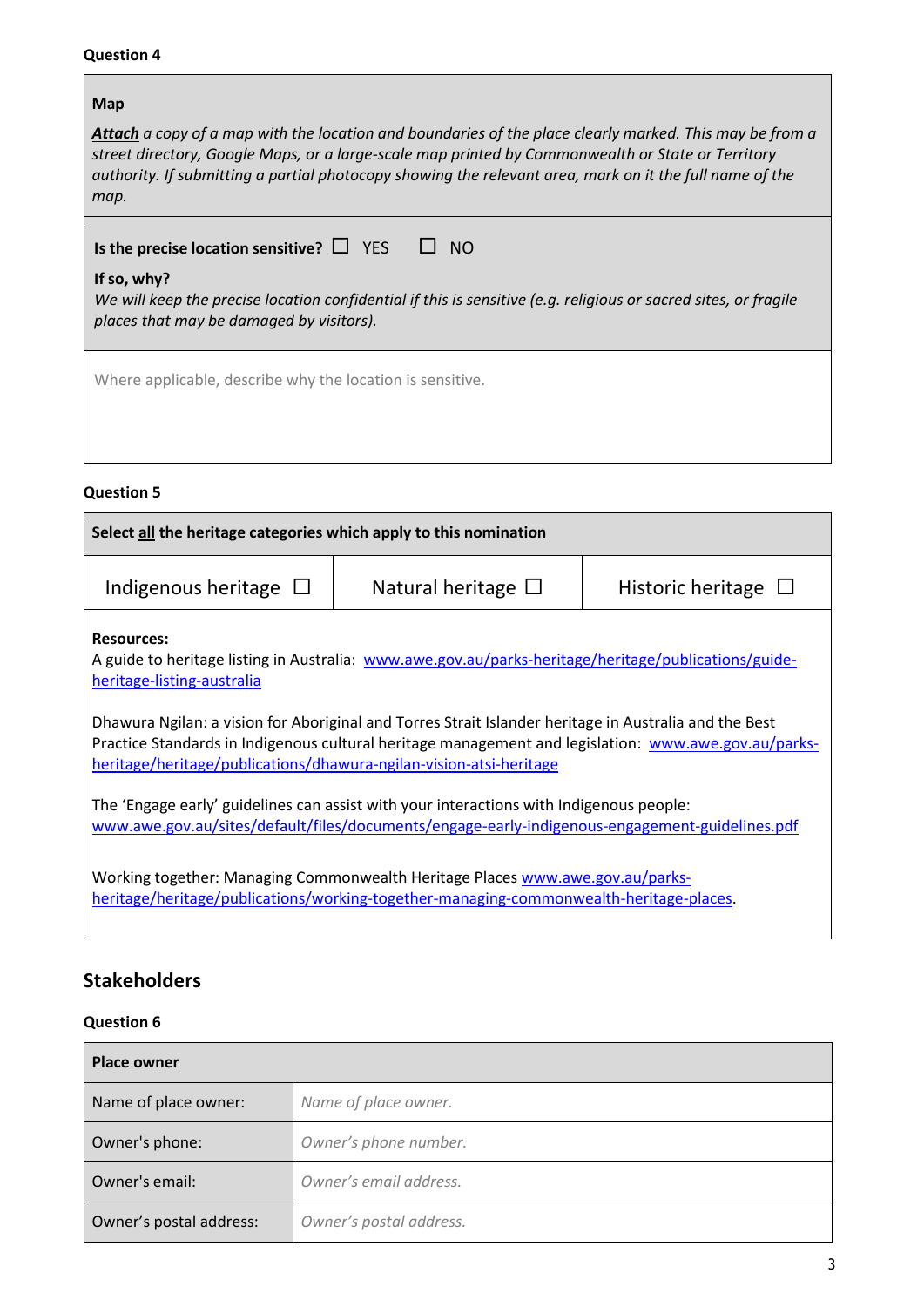| <b>Place occupier</b>      |                            |
|----------------------------|----------------------------|
| Name of place owner:       | Name of place owner.       |
| Occupier's phone:          | Occupier's phone number.   |
| Occupier's email:          | Occupier's email address.  |
| Occupier's postal address: | Occupier's postal address. |

## **Question 8**

| Is the owner and/or occupier aware of the nomination?                                                                                                                   |                         |
|-------------------------------------------------------------------------------------------------------------------------------------------------------------------------|-------------------------|
| <b>Attach</b> evidence of support of the owner and occupier for this nomination. Nominations that are not<br>supported by owners and occupiers are unlikely to succeed. |                         |
| Owner                                                                                                                                                                   | <b>Occupier</b>         |
| <b>YES</b><br>$\Box$ NO                                                                                                                                                 | <b>YFS</b><br><b>NO</b> |
| Does the owner and/or occupier support your nomination?                                                                                                                 |                         |
| Owner                                                                                                                                                                   | <b>Occupier</b>         |
| YF۲                                                                                                                                                                     | NΩ                      |

#### **Question 9**

## **Are there Traditional Owners or Custodians and Indigenous people with rights or interests in this place?**

*To identify Indigenous people with native title rights, contact the appropriate Prescribed Body Corporate (PBC) a[t www.nativetitle.org.au/find/pbc](http://www.nativetitle.org.au/find/pbc) To determine if there are other Indigenous rights or interests in the place, contact the appropriate Local Aboriginal Land Council, identified under the respective state or territory laws. To identify places where Indigenous people have land management rights or interests contact the land manager for the place* 

| NC<br>ר |
|---------|
|         |

**If yes, please list relevant Traditional Owners or Custodians or Indigenous people with rights or interests in this place.**

*List the relevant Traditional Owners or Custodians or Indigenous people with rights or interests in this place.*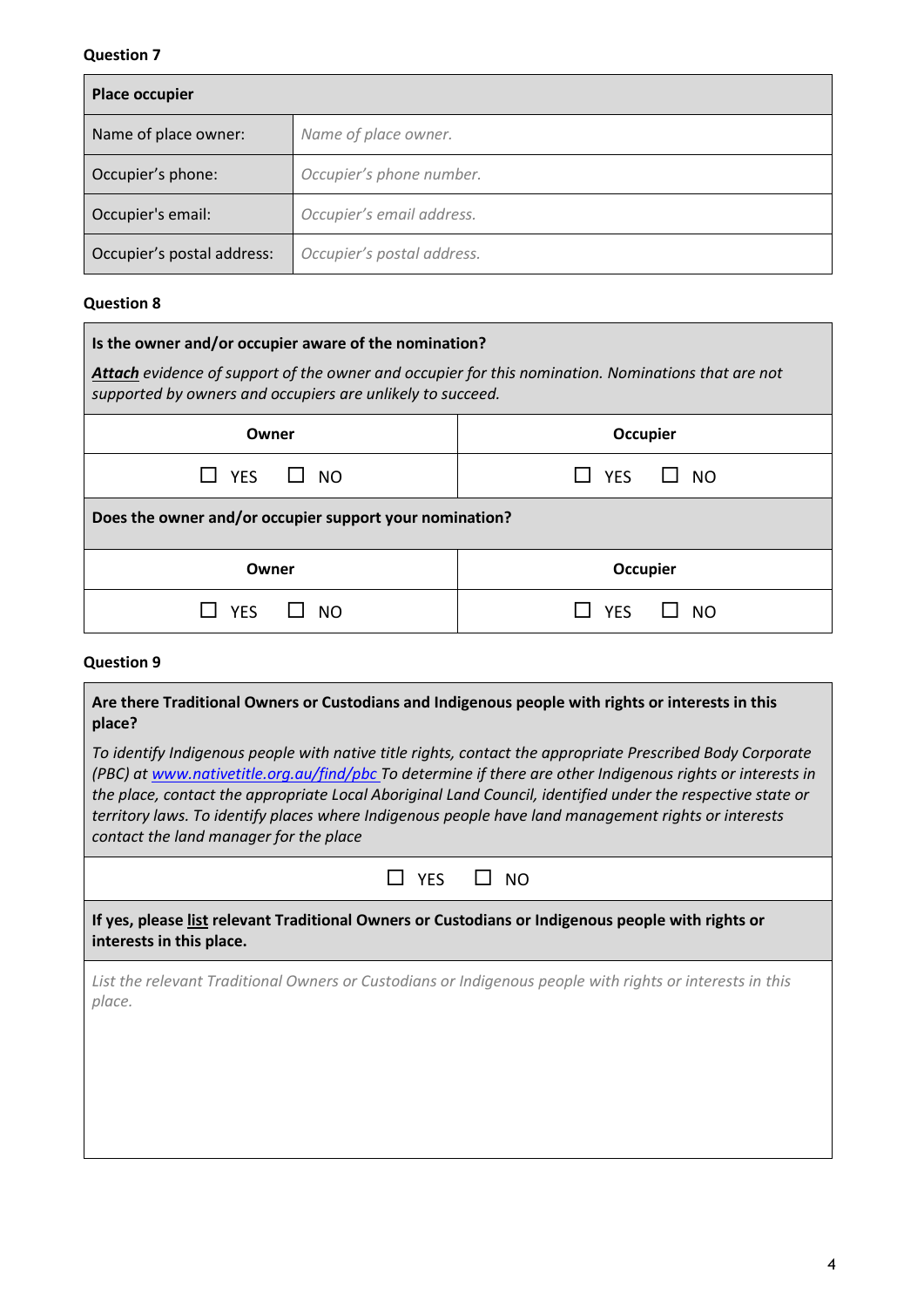**Do Traditional Owners or Custodians or Indigenous people with rights or interests in the place support the nomination with their free, prior and informed consent?**

*If you are nominating a place that Indigenous people have rights or interests in, you must attach evidence of Indigenous community free, prior and informed consent and support for the nomination. These rights or interests may be native title rights, land rights under states or territories legislation and/or management rights. Indigenous rights or interests can be verified through a Native Title representative body, a Local Aboriginal Land Council or through the land manager such as a state or territory parks agency. Nominations that are not supported with the free, prior and informed consent of Indigenous people with rights or interests in the place will not be considered.*

|  |  | $\Box$ YES $\Box$ NO $\Box$ SOME SUPPORT |
|--|--|------------------------------------------|
|--|--|------------------------------------------|

## **Question10**

#### **Who else has an interest in the place?**

*List the people and groups who use, manage, or have legal responsibility for the place. This could include: State or Territory government and local council, developers and industry groups, licence holders allowed to take or use the natural resources of the place, conservation groups, community groups such as historical societies, recreational users and others.*

*Commonwealth heritage listing brings certain responsibilities This means that if an activity is proposed at a listed place an assessment may be required before the planned action can take place. More information is provided at [www.awe.gov.au/environment/epbc/environment-assessment-and-approvals.](http://www.awe.gov.au/environment/epbc/environment-assessment-and-approvals) It is important that you work with people and groups who use, manage, or have legal responsibility for the place and provide evidence that they support your nomination.*

*List the people and groups who use, manage, or have legal responsibility for the place.*

# **Importance of the place**

Refer to the **Commonwealth Heritage List Nomination Guide** at www.awe.gov.au/parksheritage/heritage/places/nominating-heritage-place for examples of the information and level of detail required for this section.

#### **Question 11**

#### **What is the significance of this place?**

*Summarise why this place highlights a significant aspect of our heritage. Review the current Commonwealth Heritage List at: [www.awe.gov.au/parks-heritage/heritage/places/commonwealth](http://www.awe.gov.au/parks-heritage/heritage/places/commonwealth-heritage-list)[heritage-list](http://www.awe.gov.au/parks-heritage/heritage/places/commonwealth-heritage-list) and identify whether the nominated place would help contribute to the list by making it a better representation of breadth Australia's Commonwealth heritage. Provide further details demonstrating why the place is significant at Question 12*.

Your response is limited to 5000 characters including spaces and does not support formatting.

Describe why the nominated place highlights a significant aspect of our heritage.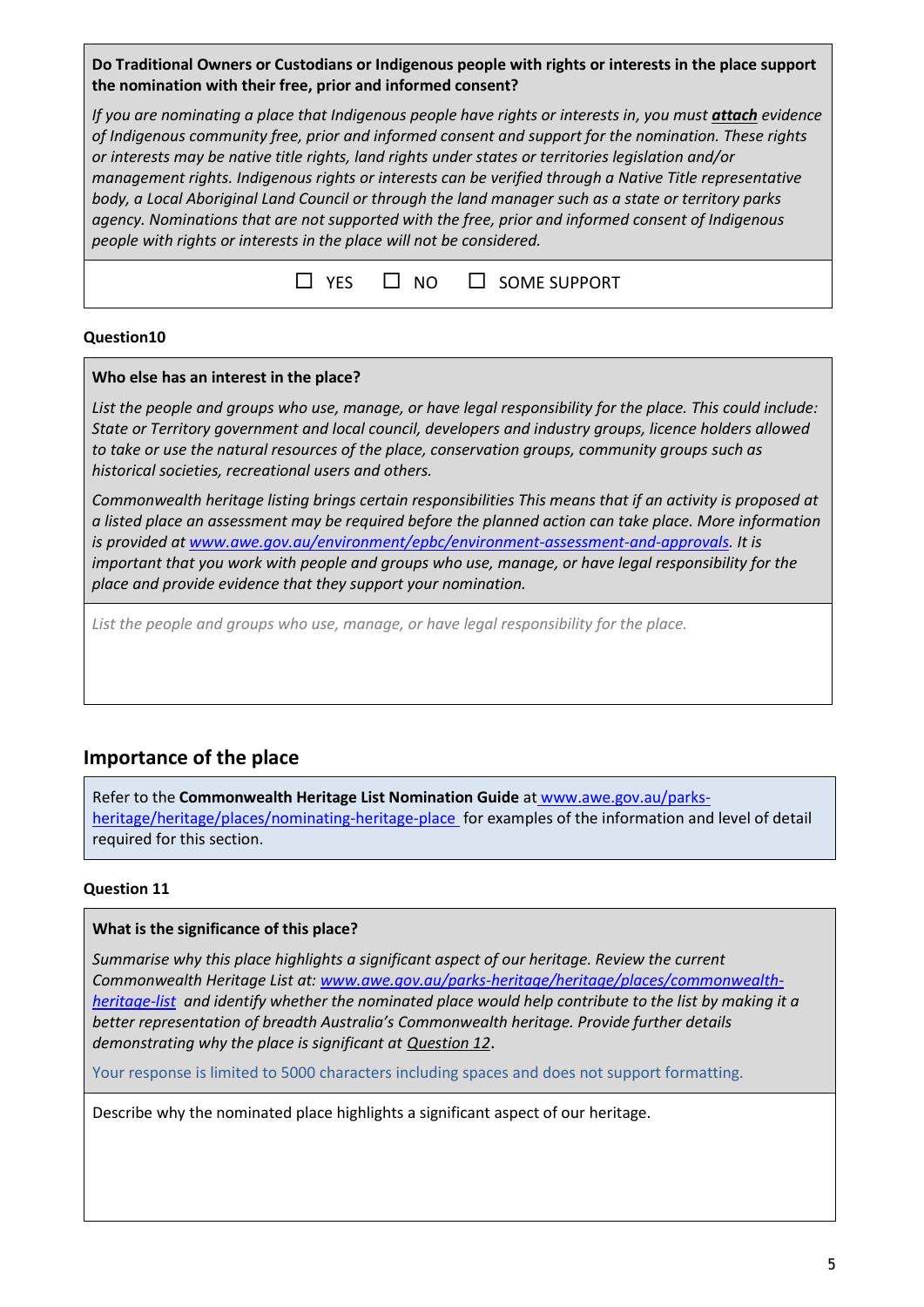#### **Which criteria does the place meet?**

*From the nine Commonwealth Heritage criteria listed below, identify each criterion that applies to the place and explain why the place meets that criterion. A place only needs to meet one criterion to be included in the Commonwealth Heritage List. You do NOT need to address or make claims against every criterion. Focus on the most relevant criteria that most clearly demonstrates significant heritage value.*

*You should identify whether the nominated place would contribute to the Commonwealth Heritage List at: [www.awe.gov.au/parks-heritage/heritage/places/commonwealth-heritage-list](http://www.awe.gov.au/parks-heritage/heritage/places/commonwealth-heritage-list) by making it a better representation of the breadth of Australia's heritage. With reference to the Commonwealth Heritage criteria, compare your place with any places already on the Commonwealth Heritage List with similar characteristics to demonstrate why the nominated place has significant heritage value to the nation.*

*For a nomination to be successful, you must make a strong case that this place satisfies one of the Commonwealth Heritage criteria. Provide reference details, and if needed, attach additional information.*

| pattern, of Australia's natural or cultural history          | Criterion a. the place has significant heritage value because of the place's importance in the course, or      |
|--------------------------------------------------------------|----------------------------------------------------------------------------------------------------------------|
| the nation.                                                  | This includes places strongly linked to economic, political or social processes that tell a story important to |
| Does the place meet this criterion?                          | $\Box$ NO<br><b>YES</b>                                                                                        |
| If you answered yes, the place meets this criterion because: | Your response is limited to 5000 characters including spaces and does not support formatting.                  |
|                                                              | If you answered yes, describe here why the nominated place meets this criterion.                               |

#### **Criterion b. the place has significant heritage value because of the place's possession of uncommon, rare or endangered aspects of Australia's natural or cultural history**

*This includes places that have rare or threatened species or plant or animal communities, or rare geomorphological or palaeontological attributes; as well as places associated with processes, activities, beliefs or other aspects of culture that are rare, threatened or no longer practised.*

| <b>YFS</b><br>M<br>NO.                                                                                                                                        |
|---------------------------------------------------------------------------------------------------------------------------------------------------------------|
| If you answered yes, the place meets this criterion because:<br>Your response is limited to 5000 characters including spaces and does not support formatting. |
| If you answered yes, describe here why the nominated place meets this criterion.                                                                              |
|                                                                                                                                                               |
|                                                                                                                                                               |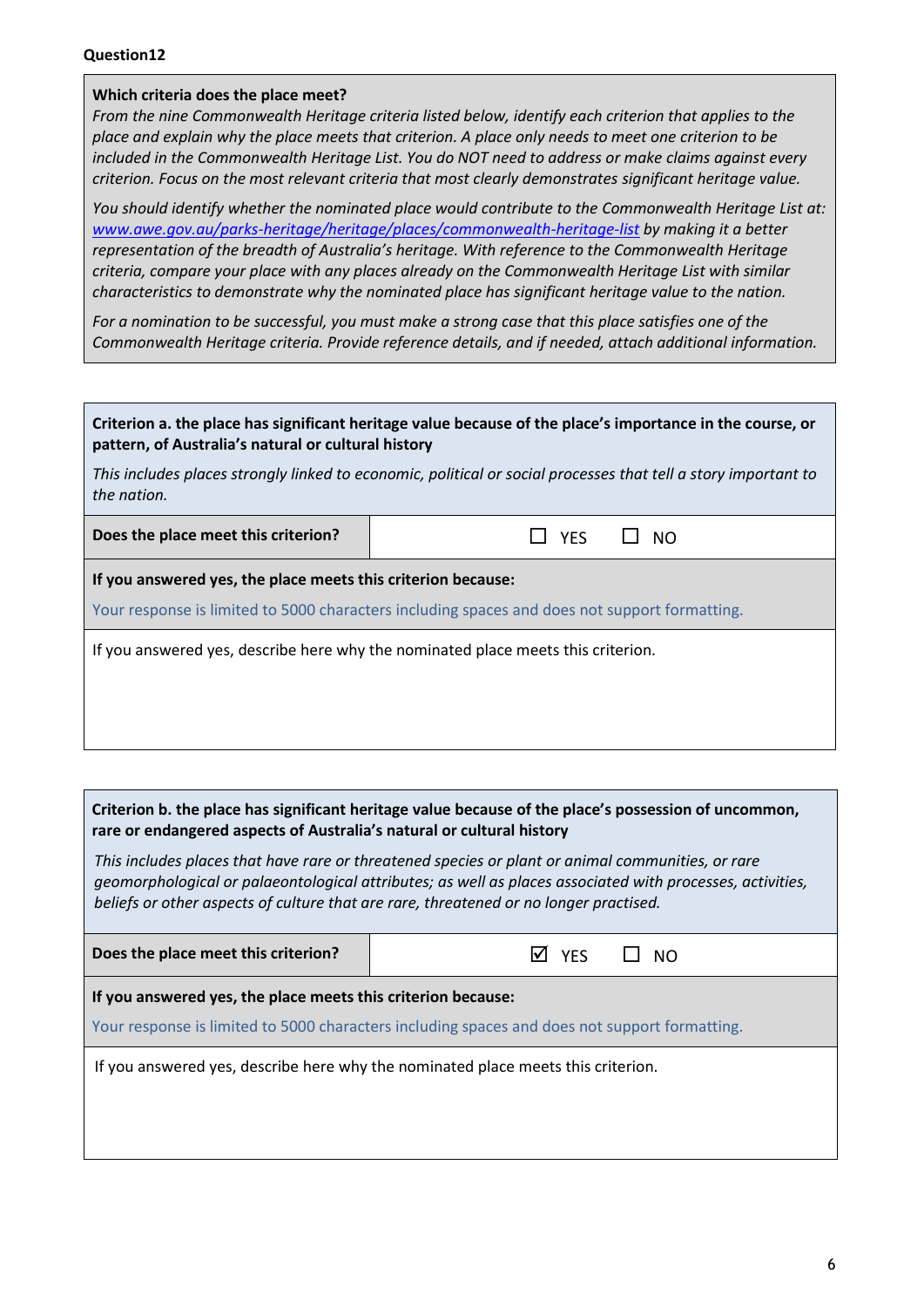| Criterion c. the place has significant heritage value because of the place's potential to yield information<br>that will contribute to an understanding of Australia's natural or cultural history |  |  |
|----------------------------------------------------------------------------------------------------------------------------------------------------------------------------------------------------|--|--|
| This includes places that have research or teaching value or the potential to provide important new<br>national information.                                                                       |  |  |
| Your response is limited to 5000 characters including spaces and does not support formatting.                                                                                                      |  |  |
| <b>YES</b><br>- NO                                                                                                                                                                                 |  |  |
| If you answered yes, the place meets this criterion because:                                                                                                                                       |  |  |
| Your response is limited to 5000 characters including spaces and does not support formatting.                                                                                                      |  |  |
| If you answered yes, describe here why the nominated place meets this criterion.                                                                                                                   |  |  |
|                                                                                                                                                                                                    |  |  |

**Criterion d. the place has significant heritage value because of the place's importance in demonstrating the principal characteristics of:**

**i. a class of Australia's natural or cultural places or**

#### **ii. a class of Australia's natural or cultural environments**

*This includes places that are a good example of a major feature of Australia's immense variety of plants or animals, or earth formations; as well as places that are a good example of a particular period, way of life, land use, method of construction, industrial or technological process or design style such as in architecture, landscape design, or engineering.*

Your response is limited to 5000 characters including spaces and does not support formatting.

**Does the place meet this criterion? WES SERVING WAS SERVING WATER** 

**If you answered yes, the place meets this criterion because:**

Your response is limited to 5000 characters including spaces and does not support formatting.

If you answered yes, describe here why the nominated place meets this criterion.

**Criterion e. the place has significant heritage value because of the place's importance in exhibiting particular aesthetic characteristics valued by a community or cultural group**

*This includes places with significant visual or non-visual aesthetic characteristics that have or had a strong impact on human thoughts or feelings. Professional bodies are not generally recognised as "cultural groups." Support your claim with a variety of sources, such as artwork, literature, film and oral traditions.*

| Does the place meet this criterion?<br>$\square$ NO<br>$\Box$ YES |
|-------------------------------------------------------------------|
|-------------------------------------------------------------------|

**If you answered yes, the place meets this criterion because:**

Your response is limited to 5000 characters including spaces and does not support formatting.

If you answered yes, describe here why the nominated place meets this criterion.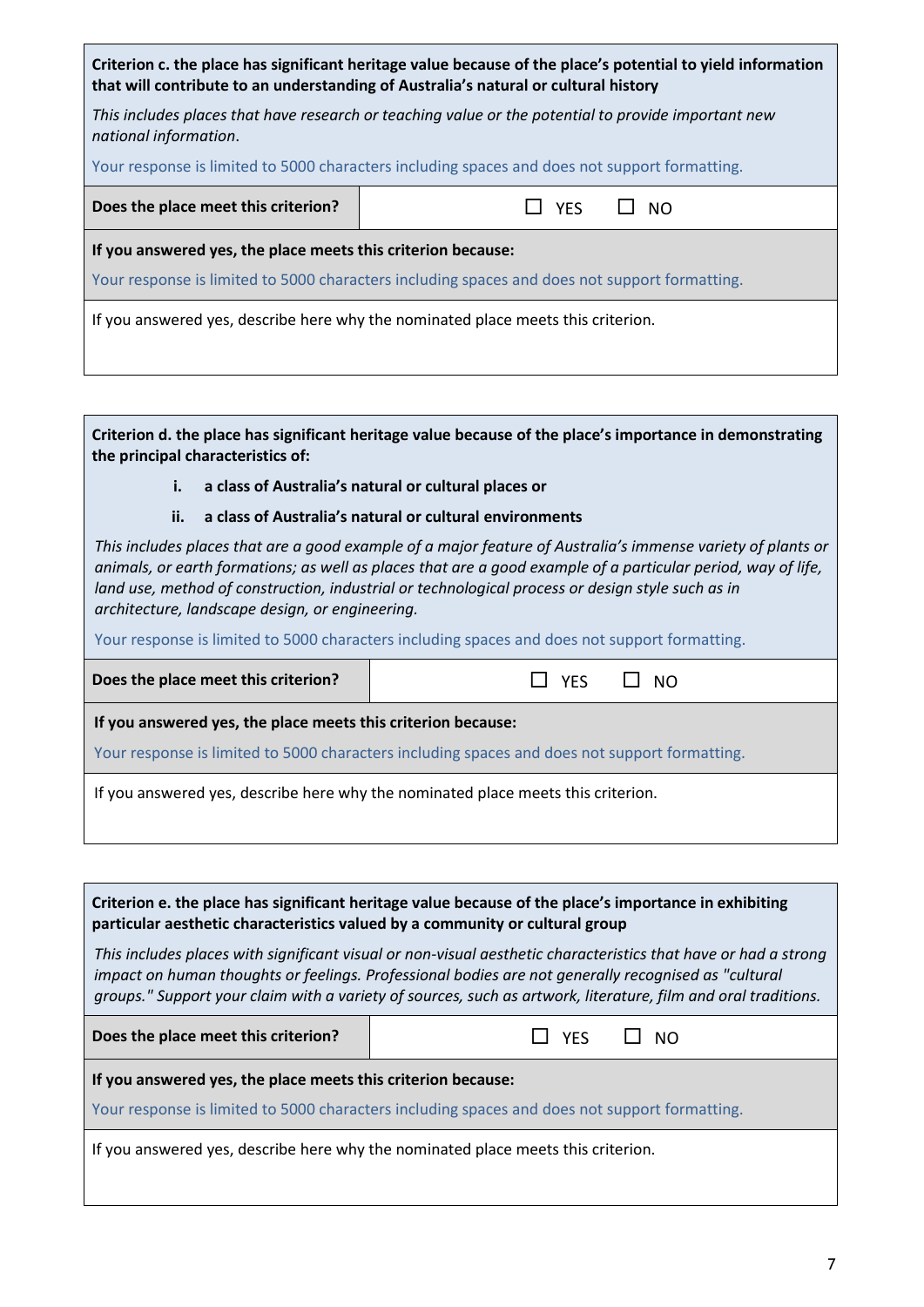| Criterion f. the place has significant heritage value because of the place's importance in demonstrating<br>a high degree of creative or technical achievement at a particular period |                         |  |  |
|---------------------------------------------------------------------------------------------------------------------------------------------------------------------------------------|-------------------------|--|--|
| This includes places showing skillfulness or innovation in a particular period for art, design, craftsmanship<br>or technical achievement.                                            |                         |  |  |
| Your response is limited to 5000 characters including spaces and does not support formatting.                                                                                         |                         |  |  |
| Does the place meet this criterion?                                                                                                                                                   | <b>YFS</b><br><b>NO</b> |  |  |
| If you answered yes, the place meets this criterion because:                                                                                                                          |                         |  |  |
| If you answered yes, describe here why the nominated place meets this criterion.                                                                                                      |                         |  |  |

| Criterion g. the place has significant heritage value because of the place's strong or special association<br>with a particular community or cultural group for social, cultural or spiritual reasons |                         |  |  |  |
|-------------------------------------------------------------------------------------------------------------------------------------------------------------------------------------------------------|-------------------------|--|--|--|
| This includes places with religious or traditional meanings for a recognised group.                                                                                                                   |                         |  |  |  |
| Your response is limited to 5000 characters including spaces and does not support formatting.                                                                                                         |                         |  |  |  |
| Does the place meet this criterion?                                                                                                                                                                   | $\Box$ NO<br><b>YES</b> |  |  |  |
| If you answered yes, the place meets this criterion because:                                                                                                                                          |                         |  |  |  |
| Your response is limited to 5000 characters including spaces and does not support formatting.                                                                                                         |                         |  |  |  |
| If you answered yes, describe here why the nominated place meets this criterion.                                                                                                                      |                         |  |  |  |

| Criterion h. the place has significant heritage value because of the place's special association with the<br>life or works of a person, or group of persons, of importance in Australia's natural or cultural history |                     |  |  |
|-----------------------------------------------------------------------------------------------------------------------------------------------------------------------------------------------------------------------|---------------------|--|--|
| There must be an enduring or strong association of a prominent person or group with a place $-$ an<br>incidental association does not make that place of significant heritage value.                                  |                     |  |  |
| Your response is limited to 5000 characters including spaces and does not support formatting.                                                                                                                         |                     |  |  |
| Does the place meet this criterion?                                                                                                                                                                                   | II NO<br><b>YFS</b> |  |  |
| If you answered yes, the place meets this criterion because:                                                                                                                                                          |                     |  |  |
| Your response is limited to 5000 characters including spaces and does not support formatting.                                                                                                                         |                     |  |  |
| If you answered yes, describe here why the nominated place meets this criterion.                                                                                                                                      |                     |  |  |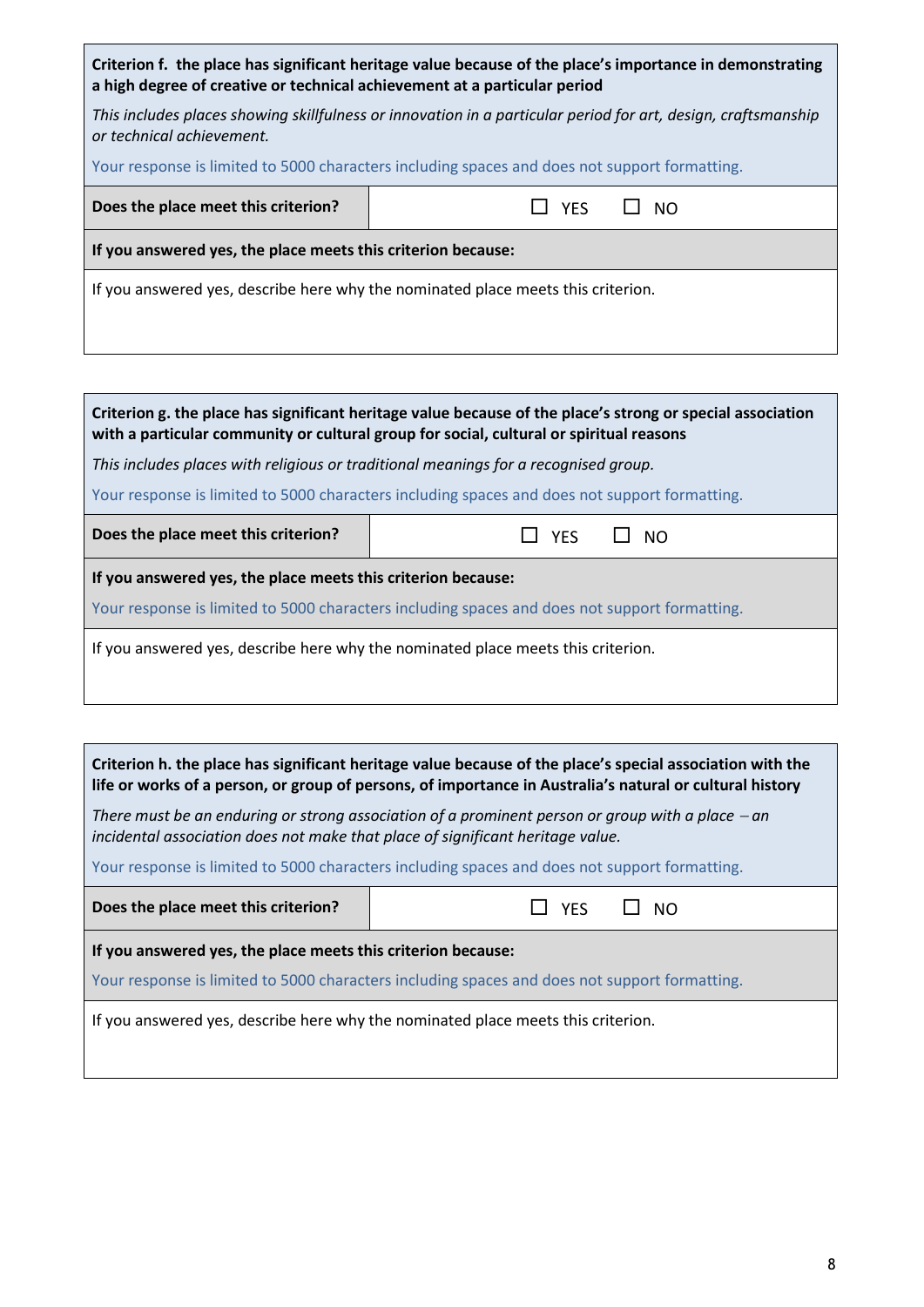## **Criterion i. the place has significant heritage value because of the place's importance as part of Indigenous tradition**

*Indigenous tradition is 'the body of traditions, observances, customs and beliefs of Indigenous persons generally or of a particular group of Indigenous persons' handed down from generation to generation, by word of mouth or practice. Indigenous traditions are living and dynamic and adapt and develop through time. There must be something about the tradition that makes it unusual or exemplary at the national level. If you are nominating under this value, please ensure the appropriate Indigenous persons are made aware of this nomination.*

Your response is limited to 5000 characters including spaces and does not support formatting.

**Does the place meet this criterion?** │ *NO* YES □ NO

**If you answered yes, the place meets this criterion because:**

Your response is limited to 5000 characters including spaces and does not support formatting.

If you answered yes, describe here why the nominated place meets this criterion.

#### **Question 13**

#### **Describe the place**

*Include the place's physical aspects and surrounds, the way people use it, its aesthetic qualities, and any spiritual or cultural associations. Attach photographs and a site map or sketch plan if appropriate.*

Your response is limited to 5000 characters including spaces and does not support formatting.

Provide a description of the nominated place.

**What condition is the place in? For example, is there any existing or imminent damage?** 

*Condition refers to the state of a place i.e. how protected has it been from threats that affect it now or may affect it in the future.*

Your response is limited to 5000 characters including spaces and does not support formatting.

Describe the condition of the nominated place.

#### **Question 14**

**Summarise the place's history (origins and development) in relation to the claimed values/proposed criteria.**

Your response is limited to 5000 characters including spaces and does not support formatting.

Summarise the history of the nominated place in relation to the claimed values/proposed criteria.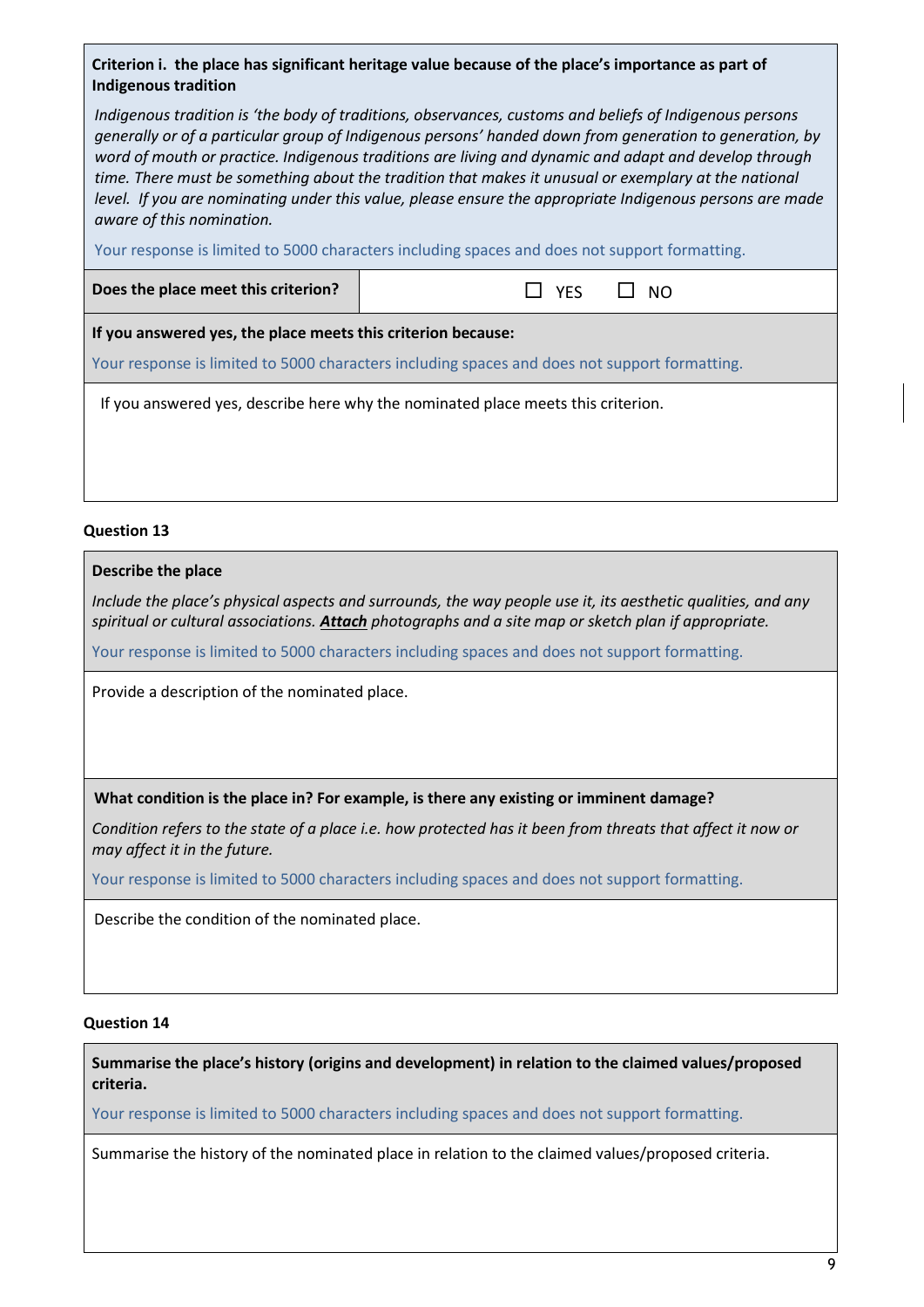**Are you aware of other places with similar characteristics? How do they compare with the place you are nominating?**

Your response is limited to 5000 characters including spaces and does not support formatting.

Describe other places you are aware of that have similar characteristics, and how they compare to the place you are nominating.

#### **Question 16**

**Provide references to support the information you have provided.** 

*Include any relevant articles, reports or books. If Aboriginal and Torres Strait Islander Traditional Owners and Custodians or Indigenous persons with rights or interests, scientists or heritage specialists have agreed to share information, please seek their permission and include their contact details.*

*Provide a list of references to support the information provided in this nomination.*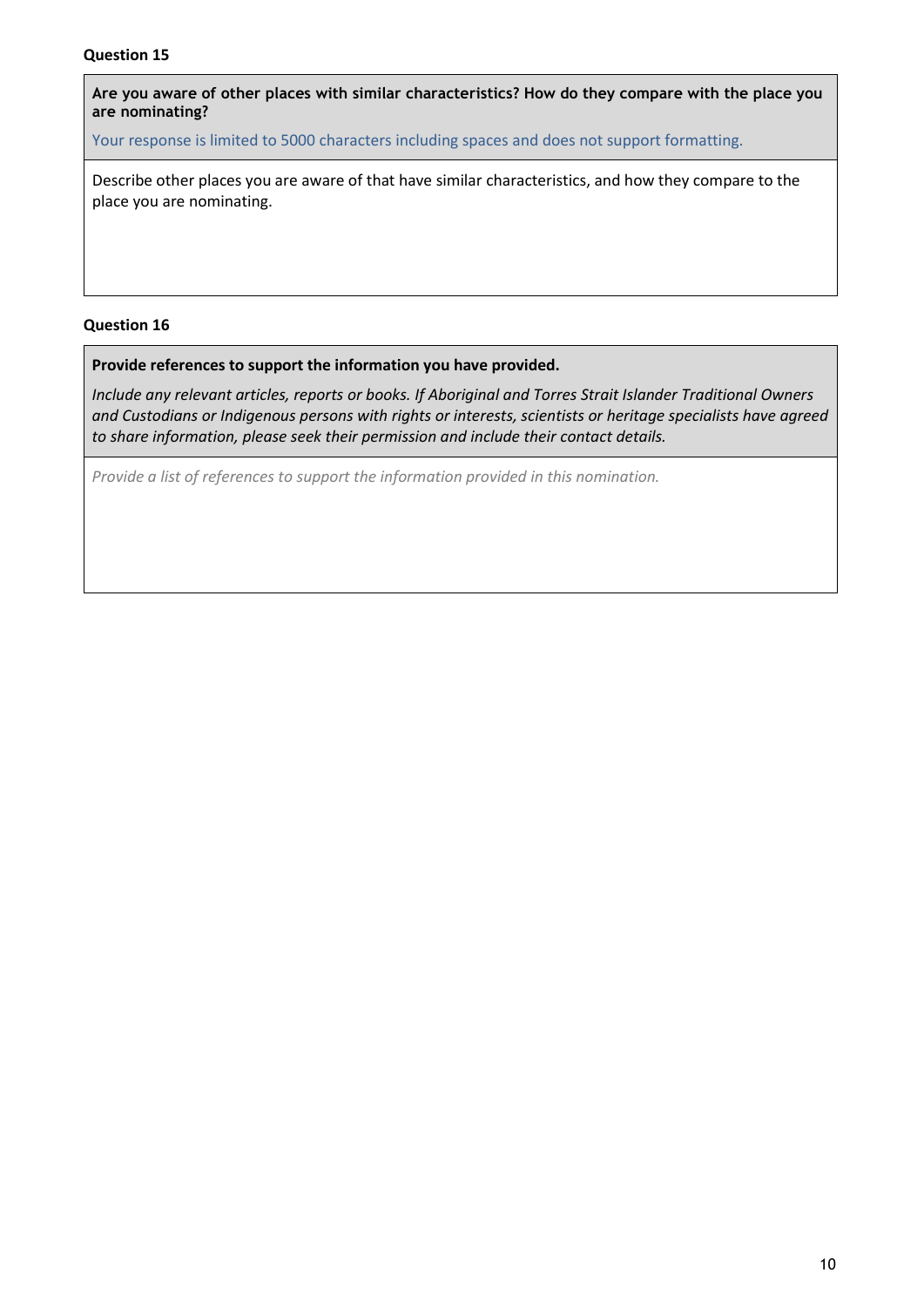# **Your details**

*Provide your details in case we need more information about your nomination. Your identity will remain confidential and will only be disclosed with your consent or as allowed for under the Federal Privacy Act 1988.*

| Title:                                                                    | Title.          |           | First name:      | First name.             |                |  |
|---------------------------------------------------------------------------|-----------------|-----------|------------------|-------------------------|----------------|--|
|                                                                           |                 |           | Surname:         | Surname.                |                |  |
| Job title:                                                                |                 | Job title |                  |                         |                |  |
| <b>Street Address:</b>                                                    | Street address. |           |                  |                         |                |  |
| Suburb:                                                                   | Suburb.         |           | State/Territory: | Select State/Territory. |                |  |
| Postcode:                                                                 | Postcode.       |           | $E$ -mail:       | Email address.          |                |  |
| Work phone:                                                               | Work phone.     |           |                  | Mobile:                 | Mobile number. |  |
| <b>YES</b><br><b>NO</b><br>Are you applying on behalf of an organisation? |                 |           |                  |                         |                |  |
| Organisation name.<br>Organisation name:                                  |                 |           |                  |                         |                |  |
| Organisation address:                                                     |                 |           | Address.         |                         |                |  |

| <b>Signature of Nominator:</b> |                    |
|--------------------------------|--------------------|
|                                |                    |
| Print Name: Enter Name.        | Date: Select date. |